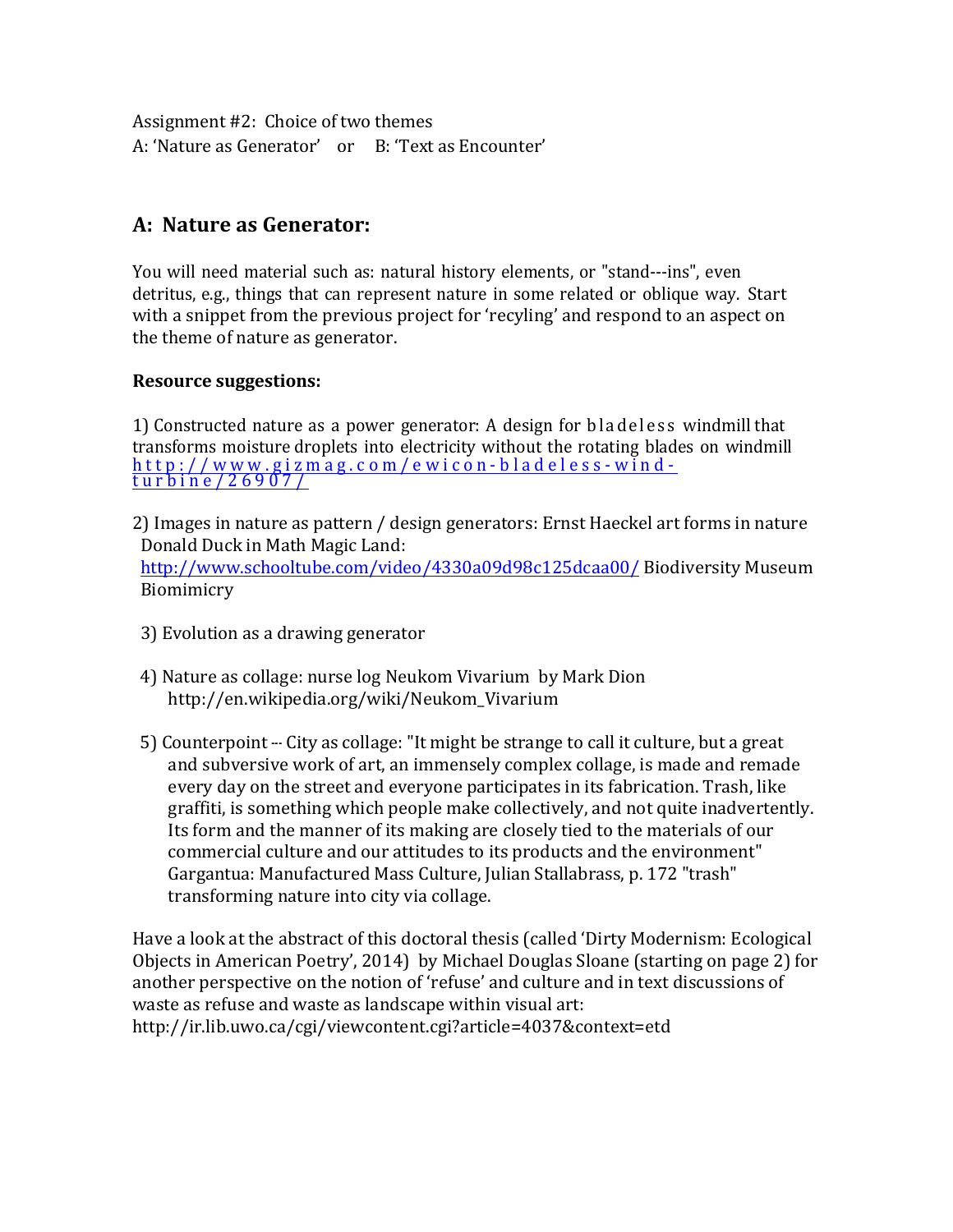#### **Consider:**

>Donna Haraway's (A Cyborg Manifesto) – leaky distinctions between animal/human and machine . See http://www.sfu.ca/~decaste/OISE/page2/files/HarawayCyborg.pdf

>Notion of a "wicked problem" (a term used in social planning where a problem is difficult to solve because it is incomplete, contradictory and has changing requirements, thus resistance to resolution) – it refers to complex interdependencies -- solving one thing, may reveal or create other problems, or even the problem cannot be understood until after it is solved! (Climate change is an example of a super wicked problem.)

 $>$ a juggernaut [unstoppable force]

## **B) Text as Encounter**

You will need text material for this project. Start with a snippet from the previous week for 'recycling'. (Note: Text project may morph into Nature as Generator project or vice versa). Consider the following:

Collage as 'text' as formulation and/or interrogation of 'meaning' and linguistics. Text (about the future?)  $-$  (a path to the future?)

> making text - e.g., writing on a surface large enough to cut out

> dynamics of space

> using detritus to create letterforms/words and chance encounters.

> 'Words' as collection/assemblage

> Words demand a place/presence and reassert themselves as you try to cover and hide them. Every time one is covered another word comes through. (eg. Jacques Villeglé: http://en.wikipedia.org/wiki/Jacques\_Villegl%C3%A9) 

<sup>&</sup>gt; "Language to be looked at and/or things to be Read" See Robert Smithson's drawing called 'Heap of Language'

> Spatial structure also elaborates meaning

> Sculpting form with text

 $>$  Juxtaposition pieces  $\rightarrow$  dialogues  $\rightarrow$  responses (photocopy and recut) see Ian Breakwell's collage called "Bored" that responds to Baldessari's artwork called 'I will not make any more boring art'.

<sup>&</sup>gt; Architectural space – structure vs. passage

<sup>&</sup>gt; Easy reading and difficult reading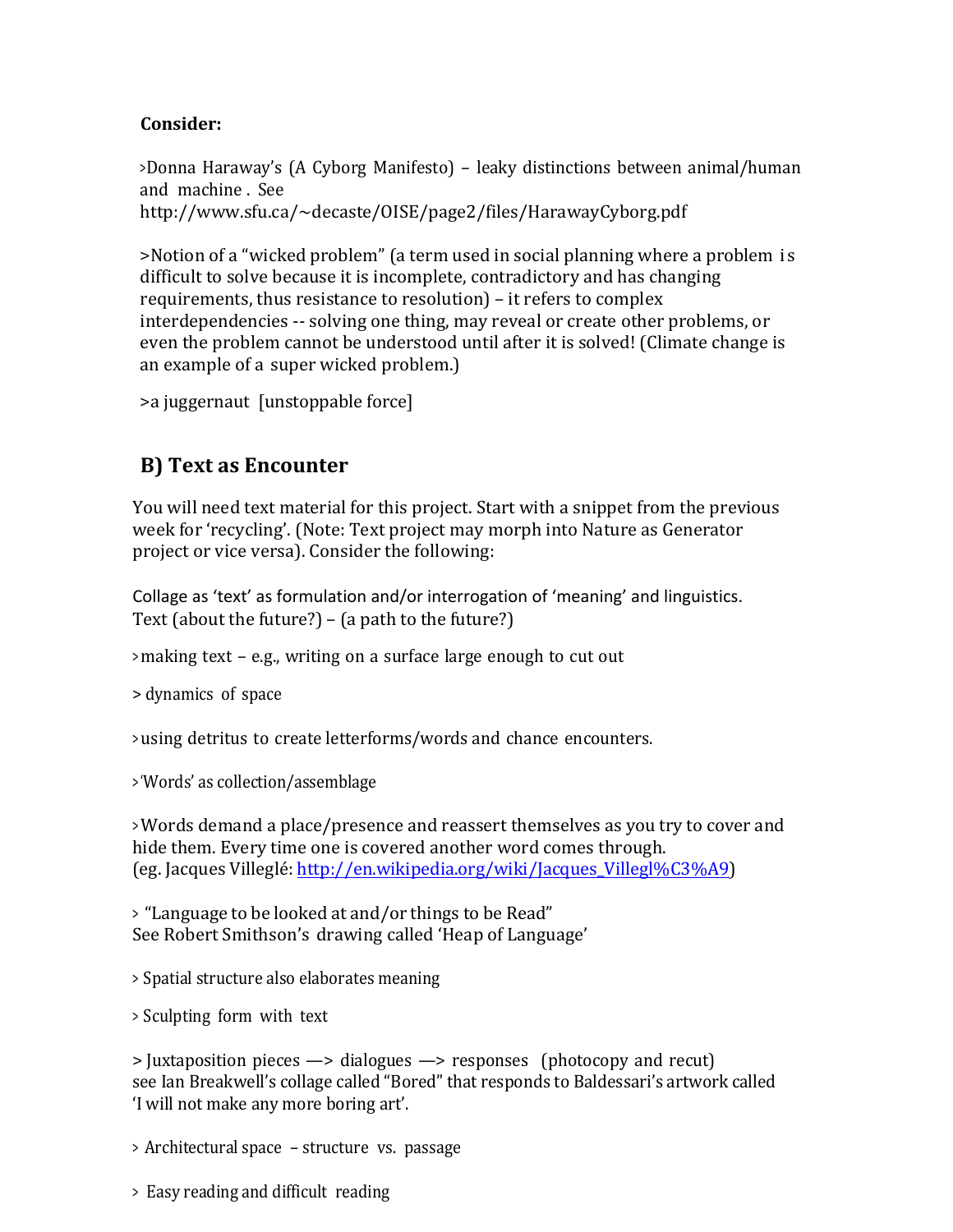> Creation of pattern, rhythmic pattern

> Science fiction text

## **Consider:**

New encounters "…liberated from fixed meanings and liberating new energies, contaminate and transform each other." Surrealist Collage in Text and Image: Dissecting the Exquisite Corpse, Adamowicz, p.43